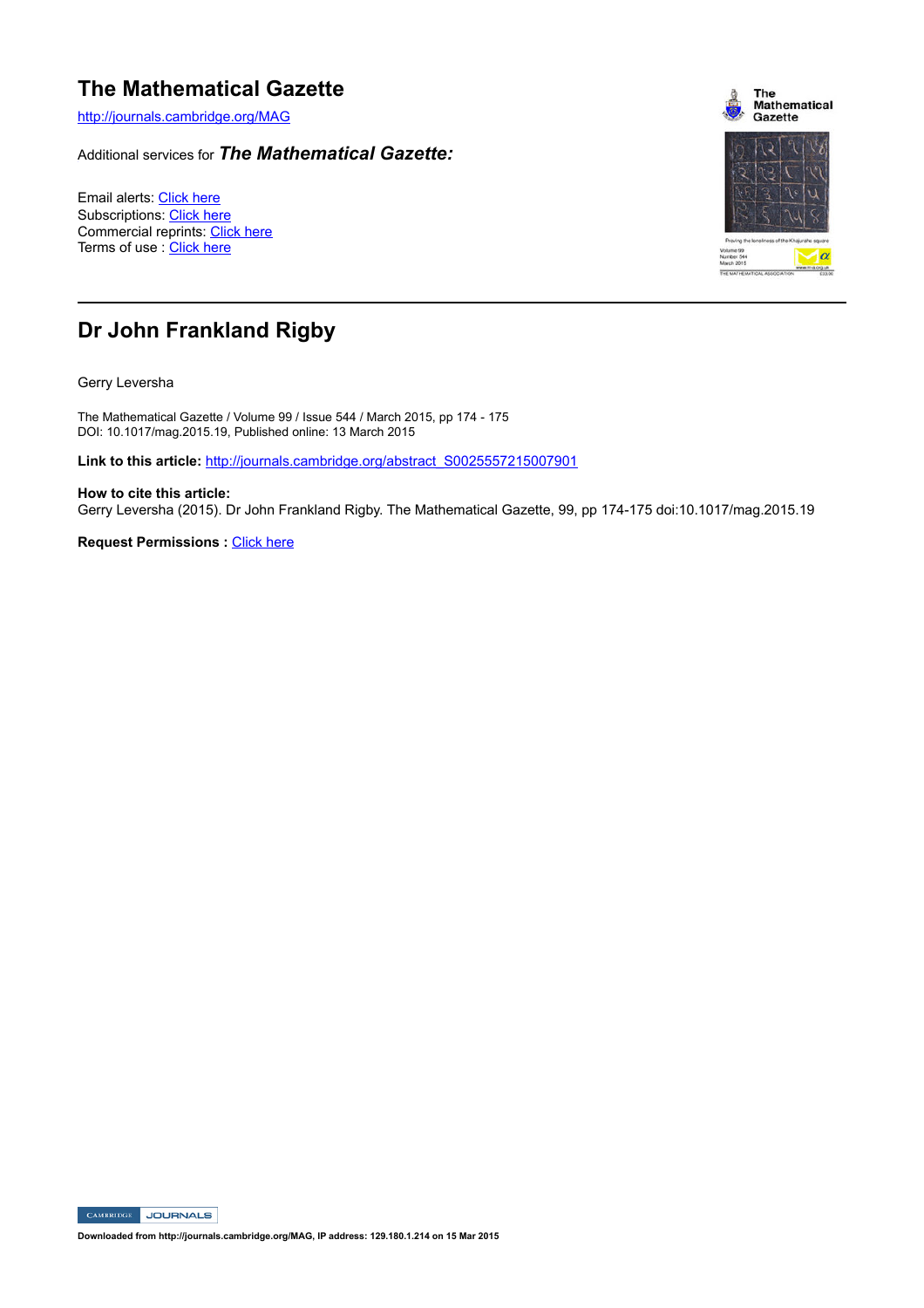For equality, we require  $X = Y = 90^\circ$ . As expressed by William, this quadrilateral is then 'any shape formed when two right-angled triangles with equal hypotenuse length are placed together, hypotenuse to hypotenuse'.

It is now an easy application of circle geometry to show that equality holds if and only if the original quadrilateral is a cyclic quadrilateral whose diagonals intersect at right-angles.

The first prize of £25 is awarded to James Moore. The second prize of £20 is awarded to William Grace.

doi: 10.1017/mag.2015.18 STAN DOLAN

## **Dr John Frankland Rigby**

(22nd April 1933 - 29th December 2014)

John Rigby, who died in December, was an active member of The Mathematical Association from the day he joined in 1960, serving as President of the Cardiff Branch as well as its meticulous Secretary. He contributed many articles on Euclidean Geometry to the *Gazette*, which were distinguished by their precision, concise style and freedom from jargon. His elegant solutions to the Problem Corner reflected his encyclopaedic knowledge of results that most of us were not even aware of, and his regular talks at MA Conferences were always a magnet of attraction. He was particularly interested in Japanese traditional geometry with its inherent artistic qualities, as well as the mathematical detail of Islamic and Celtic art. John became a world expert in the connection between mathematics and ornamental art, creating his own designs and patterns which appeared in his beautiful Christmas cards as well as on the hassocks in Cardiff's Llandaff Cathedral.

John was a pupil at The Manchester Grammar School and went on to Trinity College, Cambridge, as both undergraduate and postgraduate. After a stint at GCHQ whilst finishing his PhD, he moved to Cardiff in 1959 to teach in the Mathematics Department of the University and remained there until his retirement. At the same time he became well-known internationally, visiting universities in Turkey, Canada, Singapore, the Philippines and Japan. His former Head of Department, Jeff Griffiths, remembers his wonderful lectures on complex analysis, with inimitable freehand sketches of complicated curves on the blackboard. For many years he ran the University's Mathematics Club for talented sixth-formers in nearby schools, along with his colleague and friend James Wiegold. In this context, Jeff Griffiths writes that

'a worksheet was circulated to the schools a month before each meeting. At the meeting students were invited to present their solution on the blackboard. Although they often produced a technically correct solution, John would inevitably produce a far more elegant one, drawing gasps of admiration from the audience. His perfectly-drawn circles were indeed a wonder to behold'.